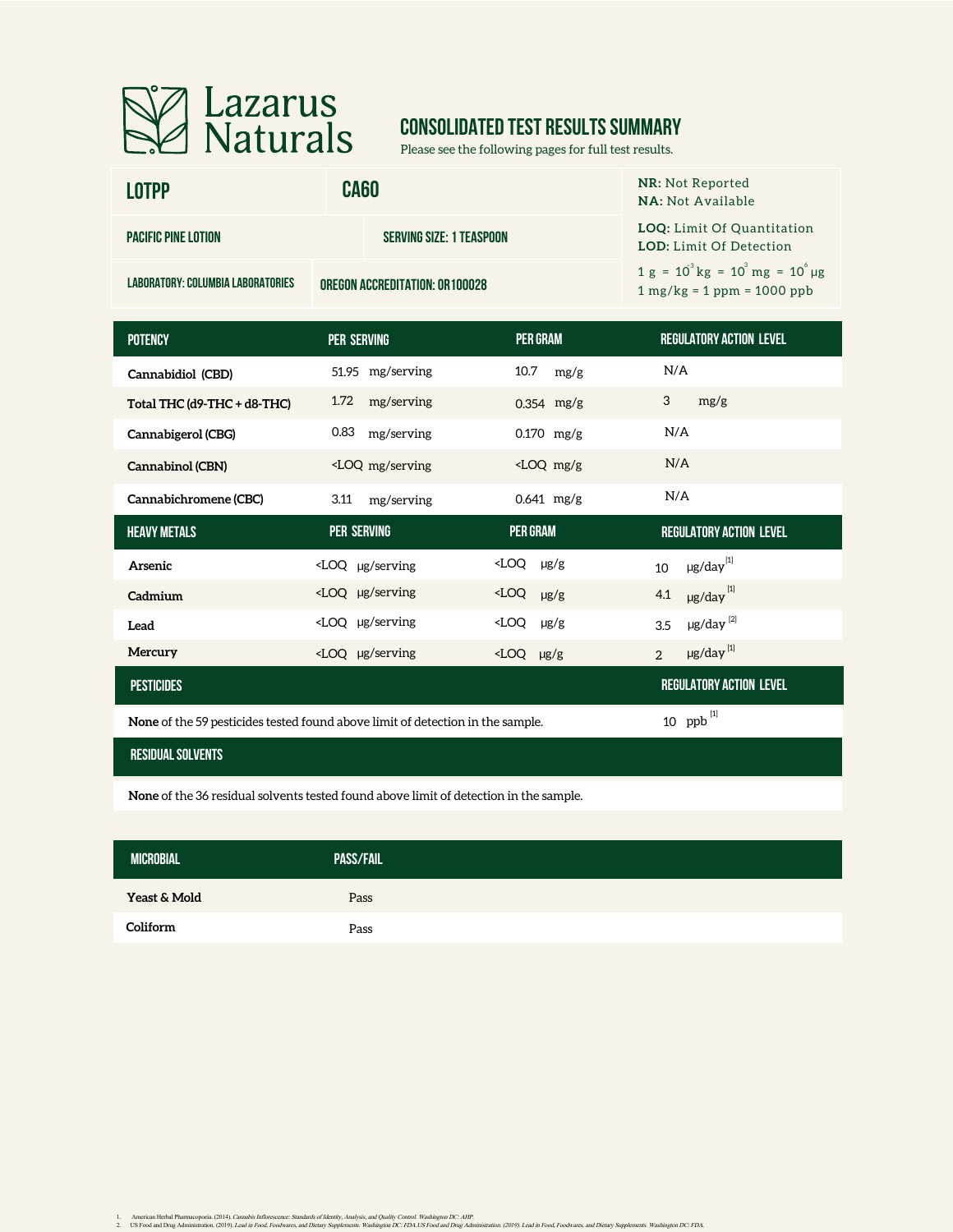



**Report Number: Report Date: ORELAP#:** 02/11/2020 OR100028 **Received:** 02/06/20 10:58 **Purchase Order:** 20-001491/D02.R00

| <b>Customer:</b><br><b>Product identity:</b><br><b>Client/Metrc ID:</b><br>Laboratory ID: | Etz Hayim Holdings<br>CA60<br>٠<br>20-001491-0001 |        |              | <b>Sample Date:</b> | 02/05/20 13:00                       |               |
|-------------------------------------------------------------------------------------------|---------------------------------------------------|--------|--------------|---------------------|--------------------------------------|---------------|
|                                                                                           |                                                   |        |              | <b>Summary</b>      |                                      |               |
| Potency:                                                                                  |                                                   |        |              |                     |                                      |               |
| Analyte per 1g                                                                            | <b>Result</b>                                     | Limits | <b>Units</b> | <b>Status</b>       | CBD-Total per 1g                     | 10.7 $mg/1g$  |
| CBC per 1g <sup>t</sup>                                                                   | 0.641                                             |        | mg/1g        |                     |                                      |               |
| CBD per 1g                                                                                | 10.7                                              |        | mg/1g        |                     | THC-Total per 1g                     | $0.354$ mg/1g |
| CBDV per 1g <sup>t</sup>                                                                  | 0.0562                                            |        | mg/1g        |                     |                                      |               |
| CBG per $1g^{\dagger}$                                                                    | 0.170                                             |        | mg/1g        |                     | (Reported in milligrams per serving) |               |
| $\Delta$ 9-THC per 1g                                                                     | 0.354                                             |        | mg/1g        |                     |                                      |               |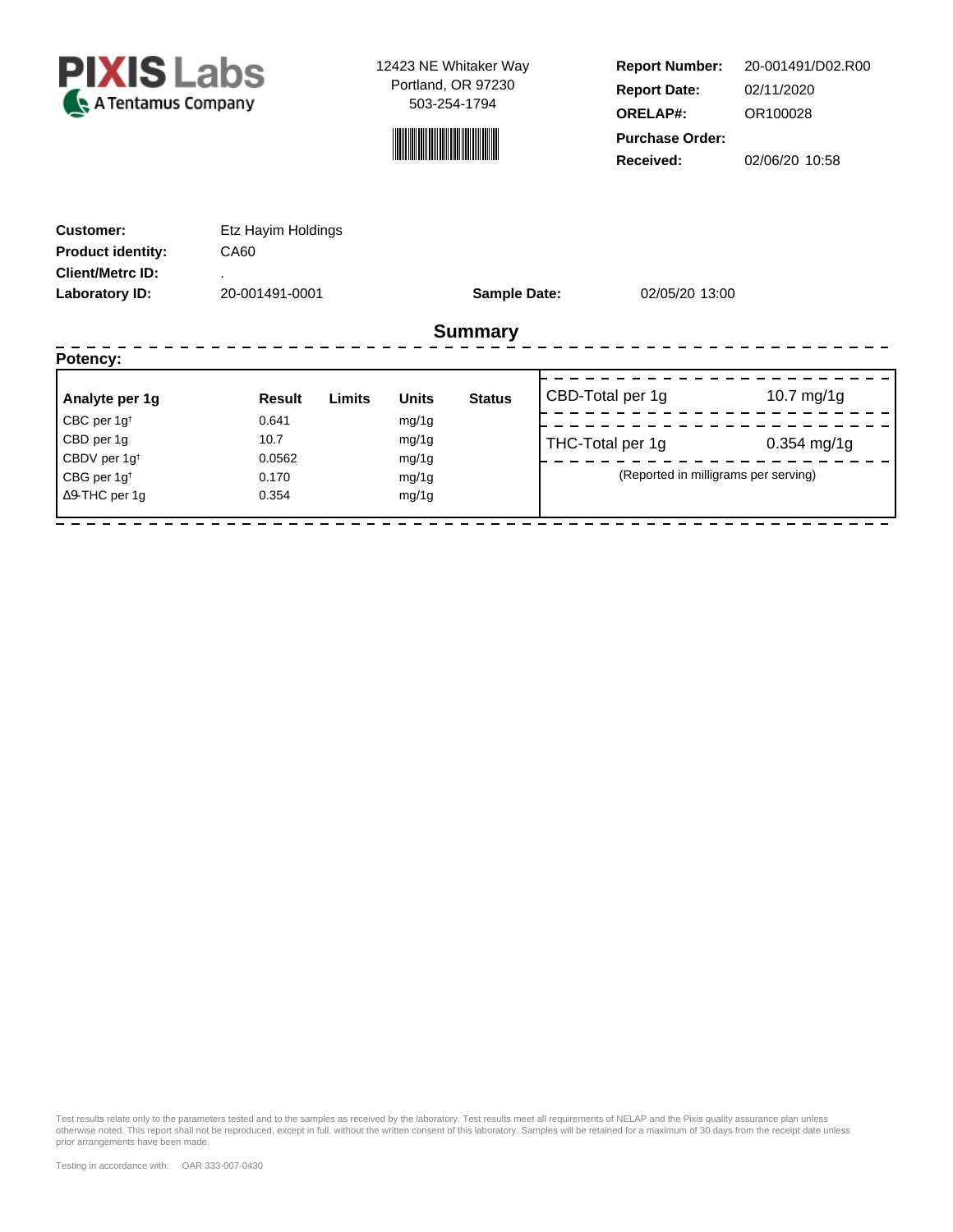



**Report Number: Report Date: ORELAP#:** 02/11/2020 OR100028 **Received:** 02/06/20 10:58 **Purchase Order:** 20-001491/D02.R00

| Customer:                | Etz Hayim Holdings |
|--------------------------|--------------------|
| <b>Product identity:</b> | CA60               |
| <b>Client/Metrc ID:</b>  | ٠                  |
| <b>Sample Date:</b>      | 02/05/20 13:00     |
| Laboratory ID:           | 20-001491-0001     |
| Temp:                    | 20.6 °C            |
| <b>Relinquished by:</b>  | Brian Ramos        |
| Serving Size #1:         | 1 g                |
|                          |                    |

## **Sample Results**

| Potency per 1g                     |               |        | Batch: 2001294 |            |          |                   |              |
|------------------------------------|---------------|--------|----------------|------------|----------|-------------------|--------------|
| Analyte                            | <b>Result</b> | Limits | <b>Units</b>   | <b>LOQ</b> | Analyze  | <b>Method</b>     | <b>Notes</b> |
| CBC per $1g†$                      | 0.641         |        | mg/1g          | 0.0333     | 02/11/20 | J AOAC 2015 V98-6 |              |
| CBC-A per $1g†$                    | $<$ LOQ       |        | mg/1g          | 0.0333     | 02/11/20 | J AOAC 2015 V98-6 |              |
| CBC-Total per 1g <sup>t</sup>      | 0.641         |        | mg/1g          | 0.0626     | 02/11/20 | J AOAC 2015 V98-6 |              |
| CBD per 1g                         | 10.7          |        | mg/1g          | 0.0333     | 02/11/20 | J AOAC 2015 V98-6 |              |
| CBD-A per 1g                       | $<$ LOQ       |        | mg/1g          | 0.0333     | 02/11/20 | J AOAC 2015 V98-6 |              |
| CBD-Total per 1g                   | 10.7          |        | mg/1g          | 0.0626     | 02/11/20 | J AOAC 2015 V98-6 |              |
| CBDV per 1g <sup>t</sup>           | 0.0562        |        | mg/1g          | 0.0333     | 02/11/20 | J AOAC 2015 V98-6 |              |
| CBDV-A per 1g <sup>t</sup>         | $<$ LOQ       |        | mg/1g          | 0.0333     | 02/11/20 | J AOAC 2015 V98-6 |              |
| CBDV-Total per 1g <sup>t</sup>     | $<$ LOQ       |        | mg/1g          | 0.0622     | 02/11/20 | J AOAC 2015 V98-6 |              |
| CBG per 1g <sup>t</sup>            | 0.170         |        | mg/1g          | 0.0333     | 02/11/20 | J AOAC 2015 V98-6 |              |
| CBG-A per 1g <sup>t</sup>          | $<$ LOQ       |        | mg/1g          | 0.0333     | 02/11/20 | J AOAC 2015 V98-6 |              |
| CBG-Total per 1g <sup>t</sup>      | 0.170         |        | mg/1g          | 0.0626     | 02/11/20 | J AOAC 2015 V98-6 |              |
| CBL per $1g†$                      | $<$ LOQ       |        | mg/1g          | 0.0333     | 02/11/20 | J AOAC 2015 V98-6 |              |
| CBN per 1g                         | $<$ LOQ       |        | mg/1g          | 0.0333     | 02/11/20 | J AOAC 2015 V98-6 |              |
| $\Delta$ 8-THC per 1g <sup>+</sup> | $<$ LOQ       |        | mg/1g          | 0.0333     | 02/11/20 | J AOAC 2015 V98-6 |              |
| $\Delta$ 9-THC per 1q              | 0.354         |        | mg/1g          | 0.0333     | 02/11/20 | J AOAC 2015 V98-6 |              |
| THC-A per 1q                       | $<$ LOQ       |        | mg/1g          | 0.0333     | 02/11/20 | J AOAC 2015 V98-6 |              |
| THC-Total per 1g                   | 0.354         |        | mg/1g          | 0.0626     | 02/11/20 | J AOAC 2015 V98-6 |              |
| THCV per 1g <sup>t</sup>           | $<$ LOQ       |        | mg/1g          | 0.0333     | 02/11/20 | J AOAC 2015 V98-6 |              |
| THCV-A per 1g <sup>t</sup>         | $<$ LOQ       |        | mg/1g          | 0.0333     | 02/11/20 | J AOAC 2015 V98-6 |              |
| THCV-Total per 1g <sup>+</sup>     | $<$ LOQ       |        | mg/1g          | 0.0622     | 02/11/20 | J AOAC 2015 V98-6 |              |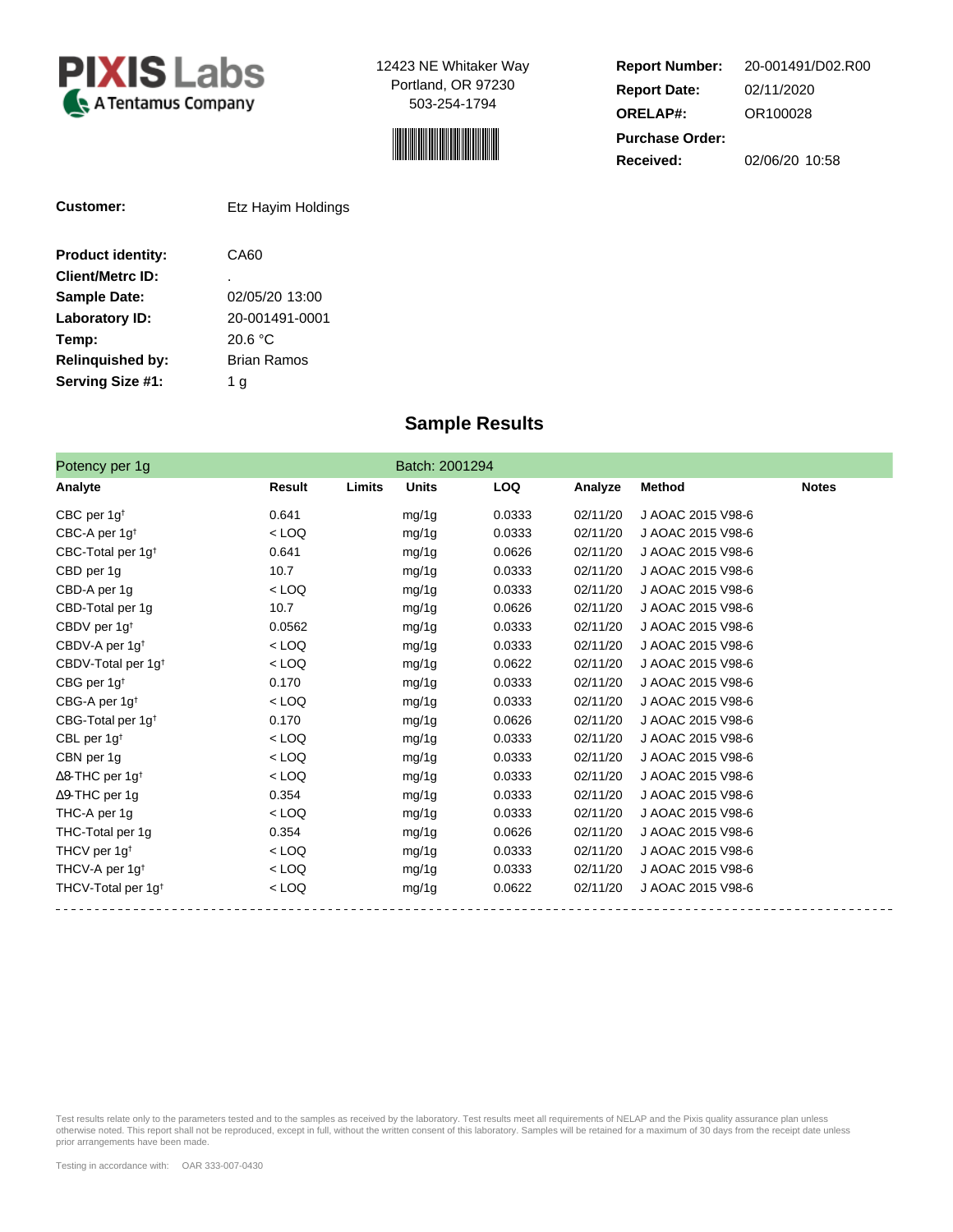



**Report Number: Report Date: ORELAP#:** 02/19/2020 OR100028 **Received:** 02/06/20 10:58 **Purchase Order:** 20-001491/D05.R00

| <b>Customer:</b>                        | Etz Hayim Holdings |                     |                |  |
|-----------------------------------------|--------------------|---------------------|----------------|--|
| <b>Product identity:</b>                | CA60               |                     |                |  |
| <b>Client/Metrc ID:</b>                 | ٠                  |                     |                |  |
| Laboratory ID:                          | 20-001491-0003     | <b>Sample Date:</b> | 02/05/20 13:00 |  |
|                                         |                    | <b>Summary</b>      |                |  |
| <b>Residual Solvents:</b>               |                    |                     |                |  |
| All analytes passing and less than LOQ. |                    |                     |                |  |
| <b>Pesticides:</b>                      |                    |                     |                |  |
| All analytes passing and less than LOQ. |                    |                     |                |  |
| Metals:                                 |                    |                     |                |  |
| Less than LOQ for all analytes.         |                    |                     |                |  |
|                                         |                    |                     |                |  |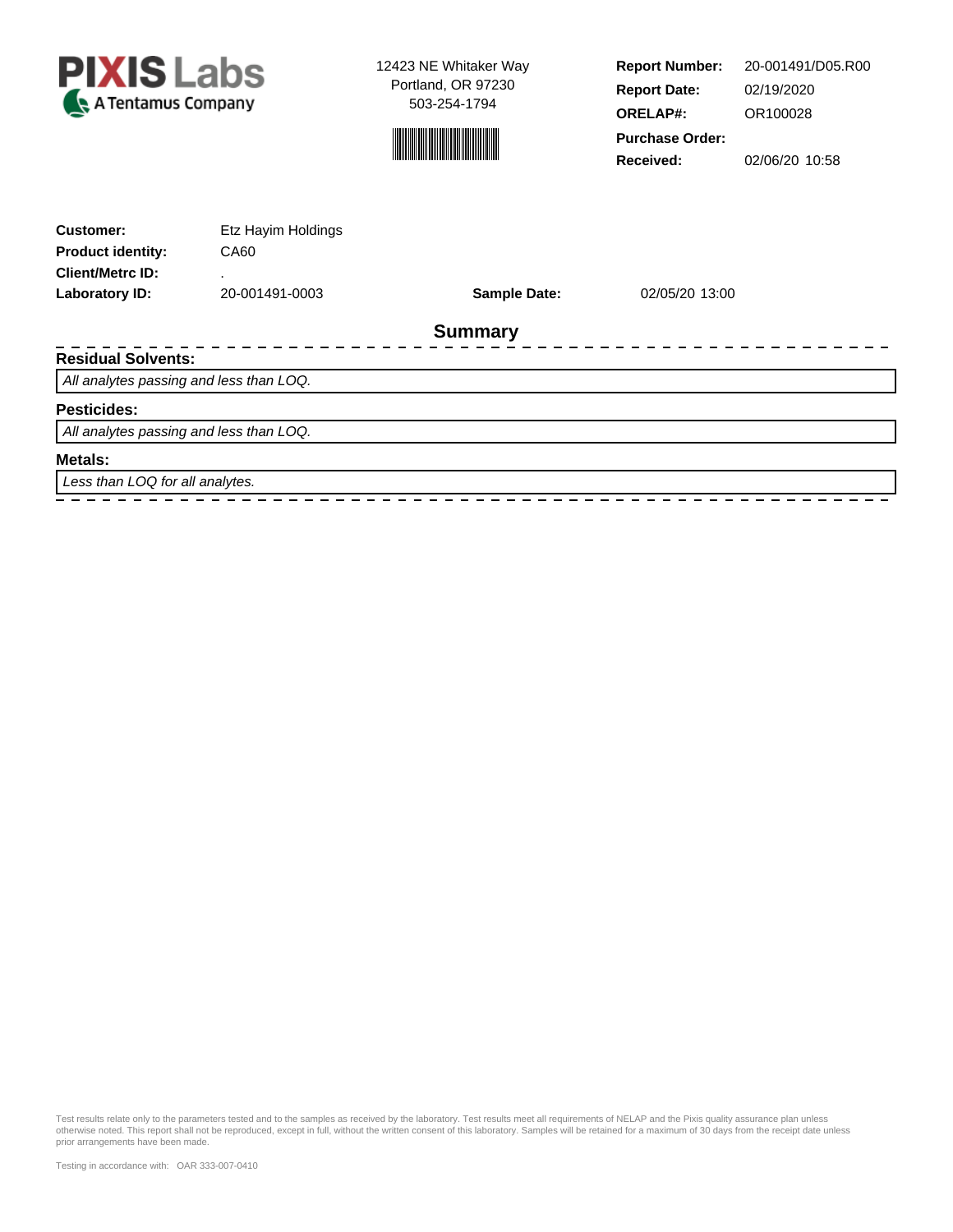



**Report Number: Report Date: ORELAP#:** 02/19/2020 OR100028 **Received:** 02/06/20 10:58 **Purchase Order:** 20-001491/D05.R00

| <b>Customer:</b>         | Etz Hayim Holdings |
|--------------------------|--------------------|
| <b>Product identity:</b> | CA60               |
| <b>Client/Metrc ID:</b>  | ٠                  |
| <b>Sample Date:</b>      | 02/05/20 13:00     |
| <b>Laboratory ID:</b>    | 20-001491-0003     |
| Temp:                    | 20.6 °C            |
| <b>Relinquished by:</b>  | <b>Brian Ramos</b> |

## **Sample Results**

| <b>Solvents</b>                | <b>Method EPA5021A</b> |                                |      |      | Units $\mu q/q$      | <b>Batch 2001426</b> |         |                                |      |      | <b>Analyze 02/14/20 10:01 AM</b> |
|--------------------------------|------------------------|--------------------------------|------|------|----------------------|----------------------|---------|--------------------------------|------|------|----------------------------------|
| Analyte                        | Result                 | <b>Limits LOQ Status Notes</b> |      |      | Analyte              |                      | Result  | <b>Limits LOQ Status Notes</b> |      |      |                                  |
| 1,4-Dioxane                    | $<$ LOQ                | 380                            | 100  | pass | 2-Butanol            |                      | $<$ LOQ | 5000                           | 200  | pass |                                  |
| 2-Ethoxyethanol                | $<$ LOQ                | 160                            | 30.0 | pass | 2-Methylbutane       |                      | $<$ LOQ |                                | 200  |      |                                  |
| 2-Methylpentane                | $<$ LOQ                |                                | 30.0 |      | 2-Propanol (IPA)     |                      | $<$ LOQ | 5000                           | 200  | pass |                                  |
| 2,2-Dimethylbutane             | $<$ LOQ                |                                | 30.0 |      | 2,2-Dimethylpropane  |                      | $<$ LOQ |                                | 200  |      |                                  |
| 2,3-Dimethylbutane             | $<$ LOQ                |                                | 30.0 |      | 3-Methylpentane      |                      | $<$ LOQ |                                | 30.0 |      |                                  |
| Acetone                        | $<$ LOQ                | 5000                           | 200  | pass | Acetonitrile         |                      | $<$ LOQ | 410                            | 100  | pass |                                  |
| Benzene                        | $<$ LOQ                | 2.00                           | 1.00 | pass | Butanes (sum)        |                      | $<$ LOQ | 5000                           | 400  | pass |                                  |
| Cyclohexane                    | $<$ LOQ                | 3880                           | 200  | pass | Ethanol <sup>t</sup> |                      | $<$ LOQ |                                | 200  |      |                                  |
| Ethyl acetate                  | $<$ LOQ                | 5000                           | 200  | pass | Ethyl benzene        |                      | $<$ LOQ |                                | 200  |      |                                  |
| Ethyl ether                    | $<$ LOQ                | 5000                           | 200  | pass | Ethylene glycol      |                      | $<$ LOQ | 620                            | 200  | pass |                                  |
| Ethylene oxide                 | $<$ LOQ                | 50.0                           | 30.0 | pass | Hexanes (sum)        |                      | $<$ LOQ | 290                            | 150  | pass |                                  |
| Isopropyl acetate              | $<$ LOQ                | 5000                           | 200  | pass | Isopropylbenzene     |                      | $<$ LOQ | 70.0                           | 30.0 | pass |                                  |
| m,p-Xylene                     | $<$ LOQ                |                                | 200  |      | Methanol             |                      | $<$ LOQ | 3000                           | 200  | pass |                                  |
| Methylene chloride             | $<$ LOQ                | 600                            | 200  | pass | Methylpropane        |                      | $<$ LOQ |                                | 200  |      |                                  |
| n-Butane                       | $<$ LOQ                |                                | 200  |      | n-Heptane            |                      | $<$ LOQ | 5000                           | 200  | pass |                                  |
| n-Hexane                       | $<$ LOQ                |                                | 30.0 |      | n-Pentane            |                      | $<$ LOQ |                                | 200  |      |                                  |
| o-Xylene                       | $<$ LOQ                |                                | 200  |      | Pentanes (sum)       |                      | $<$ LOQ | 5000                           | 600  | pass |                                  |
| Propane                        | $<$ LOQ                | 5000                           | 200  | pass | Tetrahydrofuran      |                      | < LOQ   | 720                            | 100  | pass |                                  |
| Toluene                        | $<$ LOQ                | 890                            | 100  | pass | <b>Total Xylenes</b> |                      | $<$ LOQ |                                | 400  |      |                                  |
| <b>Total Xylenes and Ethyl</b> | $<$ LOQ                | 2170                           | 600  | pass |                      |                      |         |                                |      |      |                                  |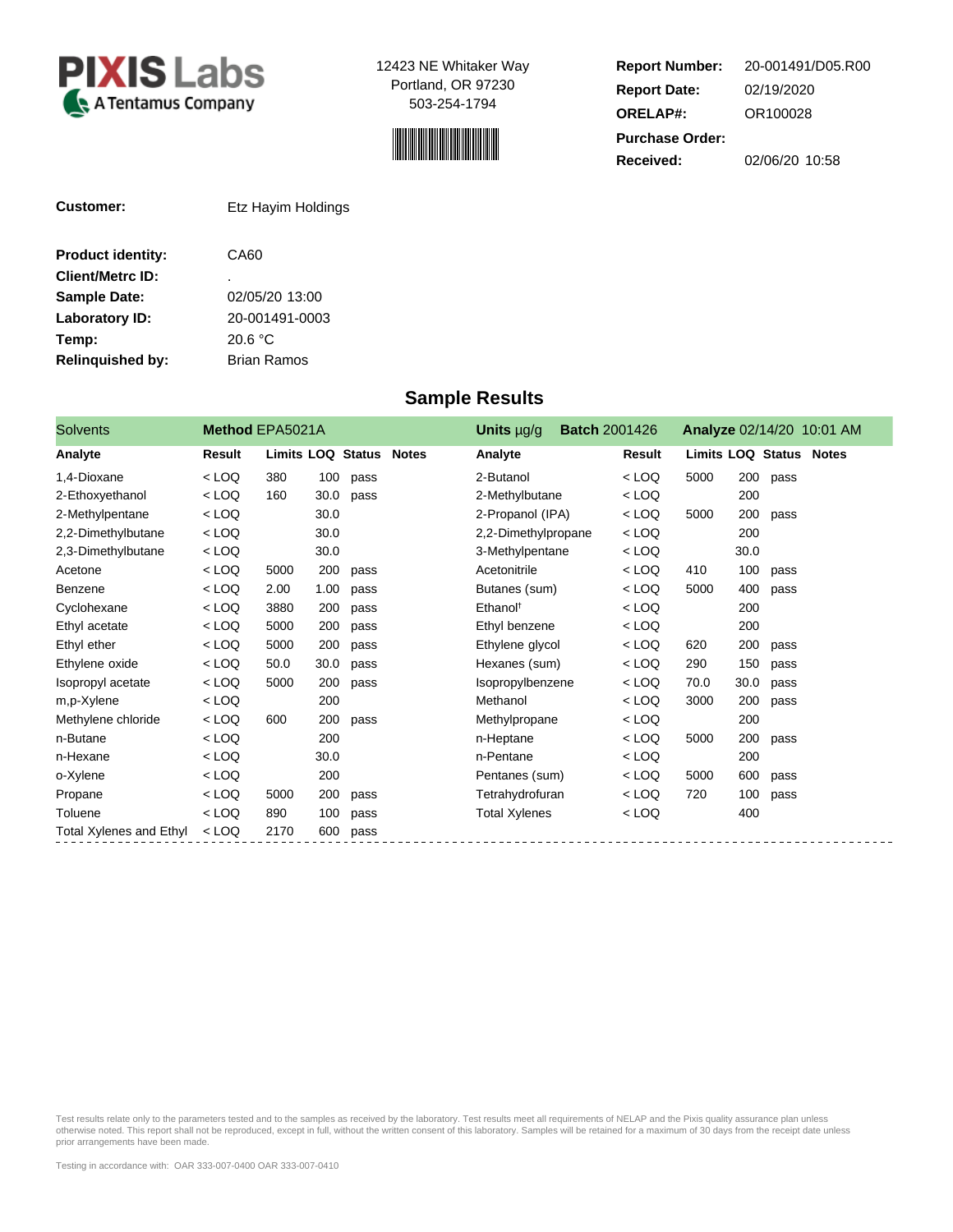



**Report Number: Report Date: ORELAP#:** 02/19/2020 OR100028 **Received:** 02/06/20 10:58 **Purchase Order:** 20-001491/D05.R00

| Pesticides        |         |      |                                | Method AOAC 2007.01 & EN 15662 (mod) Units mg/kg Batch 2001537 |         |      | Analyze 02/18/20 08:54 AM      |
|-------------------|---------|------|--------------------------------|----------------------------------------------------------------|---------|------|--------------------------------|
| Analyte           | Result  |      | <b>Limits LOQ Status Notes</b> | Analyte                                                        | Result  |      | <b>Limits LOQ Status Notes</b> |
| Abamectin         | $<$ LOQ | 0.50 | $0.250$ pass                   | Acephate                                                       | $<$ LOQ | 0.40 | $0.250$ pass                   |
| Acequinocyl       | $<$ LOQ | 2.0  | $1.00$ pass                    | Acetamiprid                                                    | $<$ LOQ | 0.20 | $0.100$ pass                   |
| Aldicarb          | $<$ LOQ | 0.40 | $0.200$ pass                   | Azoxystrobin                                                   | $<$ LOQ | 0.20 | $0.100$ pass                   |
| <b>Bifenazate</b> | $<$ LOQ | 0.20 | 0.100 pass                     | <b>Bifenthrin</b>                                              | $<$ LOQ | 0.20 | $0.100$ pass                   |
| <b>Boscalid</b>   | $<$ LOQ | 0.40 | $0.200$ pass                   | Carbaryl                                                       | $<$ LOQ | 0.20 | $0.100$ pass                   |
| Carbofuran        | $<$ LOQ | 0.20 | 0.100 pass                     | Chlorantraniliprole                                            | $<$ LOQ | 0.20 | $0.100$ pass                   |
| Chlorfenapyr      | $<$ LOQ | 1.0  | $0.500$ pass                   | Chlorpyrifos                                                   | $<$ LOQ | 0.20 | $0.100$ pass                   |
| Clofentezine      | $<$ LOQ | 0.20 | $0.100$ pass                   | Cyfluthrin                                                     | $<$ LOQ | 1.0  | $0.500$ pass                   |
| Cypermethrin      | $<$ LOQ | 1.0  | $0.500$ pass                   | Daminozide                                                     | $<$ LOQ | 1.0  | $0.500$ pass                   |
| Diazinon          | $<$ LOQ | 0.20 | $0.100$ pass                   | <b>Dichlorvos</b>                                              | $<$ LOQ | 1.0  | $0.500$ pass                   |
| Dimethoate        | $<$ LOQ | 0.20 | $0.100$ pass                   | Ethoprophos                                                    | $<$ LOQ | 0.20 | 0.100 pass                     |
| Etofenprox        | $<$ LOQ | 0.40 | 0.200 pass                     | Etoxazole                                                      | $<$ LOQ | 0.20 | $0.100$ pass                   |
| Fenoxycarb        | $<$ LOQ | 0.20 | 0.100 pass                     | Fenpyroximate                                                  | $<$ LOQ | 0.40 | $0.200$ pass                   |
| Fipronil          | $<$ LOQ | 0.40 | 0.200 pass                     | Flonicamid                                                     | $<$ LOQ | 1.0  | $0.400$ pass                   |
| Fludioxonil       | $<$ LOQ | 0.40 | 0.200 pass                     | Hexythiazox                                                    | $<$ LOQ | 1.0  | $0.400$ pass                   |
| Imazalil          | $<$ LOQ | 0.20 | $0.100$ pass                   | Imidacloprid                                                   | $<$ LOQ | 0.40 | $0.200$ pass                   |
| Kresoxim-methyl   | $<$ LOQ | 0.40 | 0.200 pass                     | Malathion                                                      | $<$ LOQ | 0.20 | $0.100$ pass                   |
| Metalaxyl         | $<$ LOQ | 0.20 | $0.100$ pass                   | Methiocarb                                                     | $<$ LOQ | 0.20 | $0.100$ pass                   |
| Methomyl          | $<$ LOQ | 0.40 | $0.200$ pass                   | <b>MGK-264</b>                                                 | $<$ LOQ | 0.20 | $0.100$ pass                   |
| Myclobutanil      | $<$ LOQ | 0.20 | $0.100$ pass                   | Naled                                                          | $<$ LOQ | 0.50 | $0.250$ pass                   |
| Oxamyl            | $<$ LOQ | 1.0  | 0.500 pass                     | Paclobutrazole                                                 | $<$ LOQ | 0.40 | $0.200$ pass                   |
| Parathion-Methyl  | $<$ LOQ | 0.20 | $0.200$ pass                   | Permethrin                                                     | $<$ LOQ | 0.20 | $0.100$ pass                   |
| Phosmet           | $<$ LOQ | 0.20 | 0.100 pass                     | Piperonyl butoxide                                             | $<$ LOQ | 2.0  | $1.00$ pass                    |
| Prallethrin       | $<$ LOQ | 0.20 | $0.200$ pass                   | Propiconazole                                                  | $<$ LOQ | 0.40 | $0.200$ pass                   |
| Propoxur          | $<$ LOQ | 0.20 | $0.100$ pass                   | Pyrethrin I (total)                                            | $<$ LOQ | 1.0  | $0.500$ pass                   |
| Pyridaben         | $<$ LOQ | 0.20 | $0.100$ pass                   | Spinosad                                                       | $<$ LOQ | 0.20 | $0.100$ pass                   |
| Spiromesifen      | $<$ LOQ | 0.20 | $0.100$ pass                   | Spirotetramat                                                  | $<$ LOQ | 0.20 | $0.100$ pass                   |
| Spiroxamine       | $<$ LOQ | 0.40 | 0.200 pass                     | Tebuconazole                                                   | $<$ LOQ | 0.40 | 0.200 pass                     |
| Thiacloprid       | $<$ LOQ | 0.20 | 0.100 pass                     | Thiamethoxam                                                   | $<$ LOQ | 0.20 | $0.100$ pass                   |
| Trifloxystrobin   | $<$ LOQ | 0.20 | $0.100$ pass                   |                                                                |         |      |                                |

| <b>Metals</b> |         |        |              |                            |          |                     |              |  |
|---------------|---------|--------|--------------|----------------------------|----------|---------------------|--------------|--|
| Analyte       | Result  | Limits | <b>Units</b> | <b>Batch</b><br><b>LOQ</b> | Analyze  | <b>Method</b>       | <b>Notes</b> |  |
| Arsenic       | $<$ LOQ |        | mg/kg        | 0.0496 2001410             | 02/13/20 | AOAC 2013.06 (mod.) | X            |  |
| Cadmium       | $<$ LOQ |        | mg/kg        | 0.0496 2001410             | 02/13/20 | AOAC 2013.06 (mod.) | X            |  |
| Lead          | $<$ LOQ |        | mg/kg        | 0.0496 2001410             | 02/13/20 | AOAC 2013.06 (mod.) | X            |  |
| Mercury       | $<$ LOQ |        | mg/kg        | 0.0248 2001410             | 02/13/20 | AOAC 2013.06 (mod.) | X            |  |
|               |         |        |              |                            |          |                     |              |  |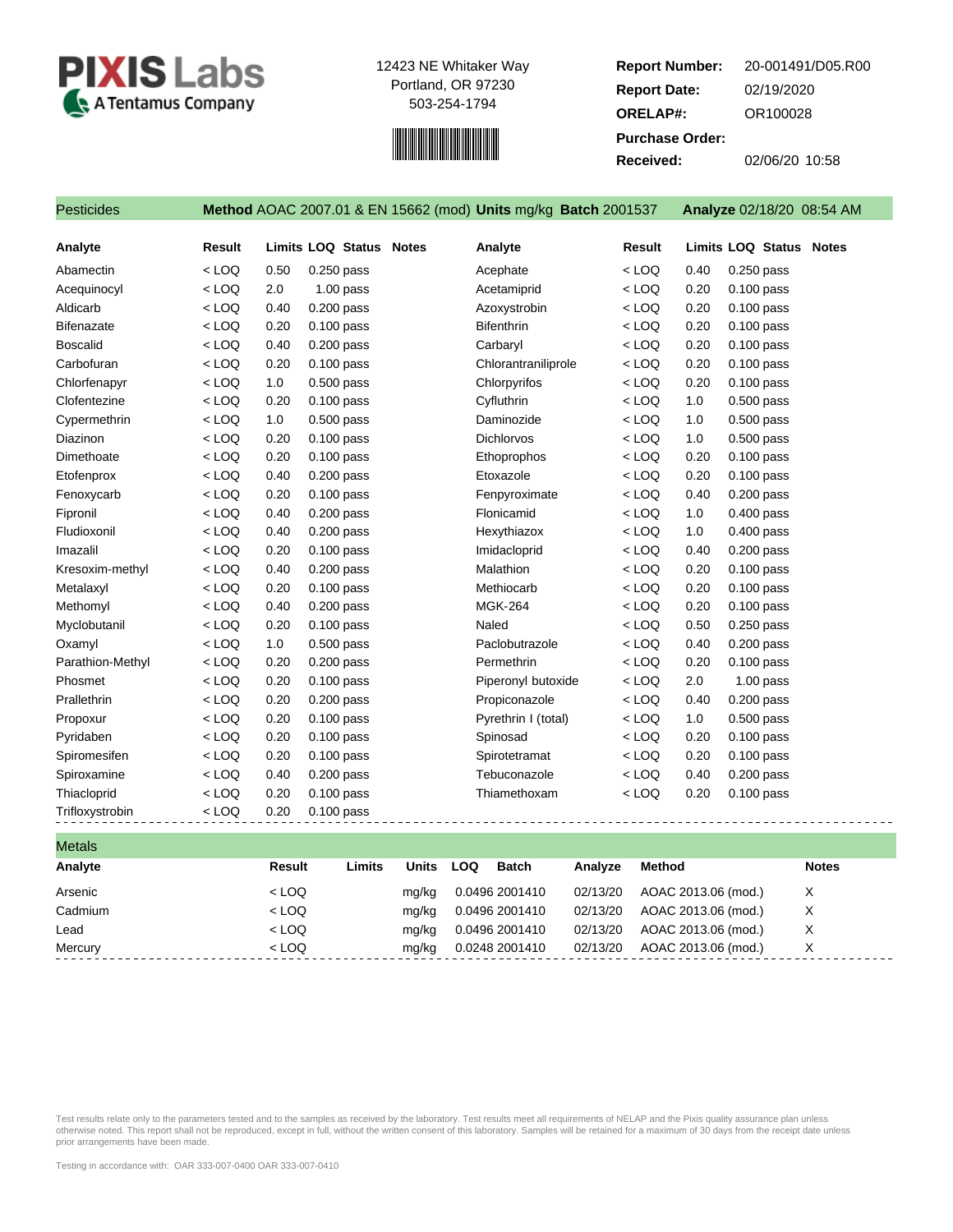



**Report Number: Report Date: ORELAP#:** 02/19/2020 OR100028 **Received:** 02/06/20 10:58 **Purchase Order:** 20-001491/D04.R00

| <b>Customer:</b>         | Etz Hayim Holdings |                     |                |  |
|--------------------------|--------------------|---------------------|----------------|--|
| <b>Product identity:</b> | CA60               |                     |                |  |
| <b>Client/Metrc ID:</b>  |                    |                     |                |  |
| Laboratory ID:           | 20-001491-0002     | <b>Sample Date:</b> | 02/05/20 13:00 |  |
|                          |                    | <b>Summary</b>      |                |  |
| Microbiology:            |                    |                     |                |  |

Less than LOQ for all analytes.